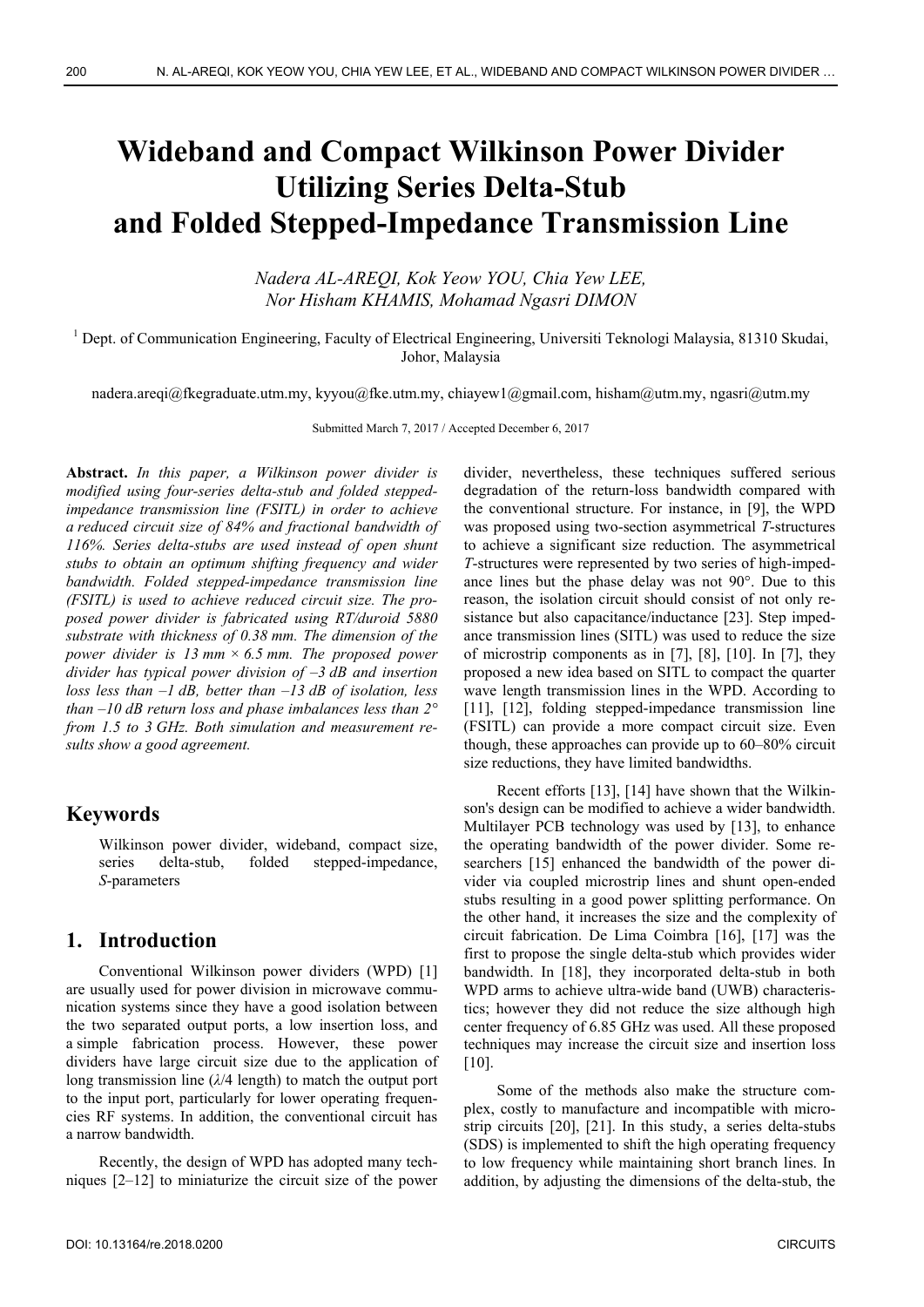operating bandwidth can be widened. The quarter-wave line section was replaced by folded stepped-impedance transmission line (FSITL). The series stub, which is a combination of four-series delta-stub, is applied in each branch to achieve a more compact size and wideband. In this work, wideband and compact Wilkinson power divider of center frequency 2.4 GHz was developed.

## **2. Proposed Design**

The designed Wilkinson power divider is shown in Fig. 1 for a desired center frequency of 2.4 GHz. Two parts of the modified power divider are going to be discussed separately: series delta-stub (SDS) and folded steppedimpedance transmission line (FSITL).

The SDS is modified based on a single delta openstub shown in Fig. 2. By considering the single delta-stub, it can be divided into *n* discrete segments of microstrip transmission line of length *δ*. The length *δ* should obey the condition  $\delta \ll \lambda_g$ , where  $\lambda_g$  is the electrical wavelength. The narrow width segment of the stub which has higher characteristic impedance is merged with the microstrip transmission line of the power divider. The last widest segment of the stub with low impedance plays a role as an open ended discontinuity as shown in Fig. 2(b). The analytical design procedures of the delta-stub are demonstrated by several steps:

#### **Step 1:**

First, the desired size of the designed power divider circuit is fixed to be  $(13 \times 6.5)$  mm<sup>2</sup>. However, the smaller size of the power divider circuit was given 3.2 GHz of the operating center frequency, *f*c, which is higher than expected center frequency,  $f_c' = 2.4$  GHz. Here, the modification of the pre-designed circuit was done in order to shift  $f_c$ from 3.2 GHz to 2.4 GHz without increasing the physical transmission length.

The empirical equations  $(1)$  to  $(5)$  were obtained by polynomial regression fitting based on the CST simulation data. Up to 15 fitting coefficients  $(a_1,...,a_5; b_1,...,b_5;$  $c_1, \ldots, c_5$  are chosen to provide a greater degree of freedom for the regression fitting.

$$
f'_{c} = f_{c} - \Delta f \tag{1}
$$

where the shifted frequency, Δ*f* is given as:

$$
\Delta f = \alpha \times n_{\text{series}}^2 + \beta \times n_{\text{series}} + \gamma \,. \tag{2}
$$

Symbols  $\alpha$ ,  $\beta$  and  $\gamma$  in (2) are expressed as:

$$
\alpha = a_1 \theta^4 + a_2 \theta^3 + a_3 \theta^2 + a_4 \theta + a_5, \qquad (3)
$$

$$
\beta = b_1 \theta^4 + b_2 \theta^3 + b_3 \theta^2 + b_4 \theta + b_5, \qquad (4)
$$

$$
\gamma = c_1 \theta^4 + c_2 \theta^3 + c_3 \theta^2 + c_4 \theta + c_5 \tag{5}
$$

where  $\theta$  (in degree) is the vertex angle of the delta-stub and  $n<sub>series</sub>$  is the number of delta-stub connected in series form



**Fig. 1.** The proposed design layout.



**Fig. 2.** (a) Four-series delta stubs and the (b) geometry of the delta stub [18].

as shown in Fig. 2(a). Symbols  $a_n$ ,  $b_n$ , and  $c_n$  ( $n = 1,2,...,5$ ) are the polynomial coefficients and their values are listed in Appendix (in Tab. A). First of all, the required shifting frequency, Δ*f* (in GHz) from high to low needs to be determined. The number of series delta-stub,  $n_{\text{series}}$  in each branch is chosen and it must be a positive integer  $\geq 1$ . Then, the angle, *θ* of the delta-stub is chosen within the range of  $10^{\circ} < \theta < 65^{\circ}$ , and substituted into (3) to (5). Once the values of  $\alpha$ ,  $\beta$ , and  $\gamma$  are obtained, they are substituted along with  $n_{\text{series}}$  into (2) to make sure that  $\Delta f$  is the same as the determined shifting frequency. If Δ*f* is less than the determined shifting frequency, the value of  $\theta$  or  $n_{series}$ should be slightly increased and vice versa.

In this study, the reason behind choosing exactly four-series delta-stubs in each branch with  $\theta = 26^{\circ}$  is to meet the required performance parameters at 2.4 GHz, such as:

- Return loss,  $|S_{11}|$  at input port < -10 dB.
- Return loss,  $|S_{22}|$ ,  $|S_{33}|$  at two output ports  $\leq -10$  dB.
- Insertion loss,  $|S_{21}|$ ,  $|S_{31}|$  from input to output ports  $\sim -3$  dB.
- Isolation,  $|S_{32}|$  between the two output ports  $\leq -20$  dB.
- Fractional bandwidth up to 110%.

Figure 3(a) depicts the relationship between the number of delta-stubs, center frequency, *f*c and angle, *θ*. From Fig. 3(a), it can be noticed that the center frequency,  $f_c$  is shifted to a lower frequency,  $f_c'$  by increasing the number of delta-stubs, *n*series and the angle, *θ*. It should be taken into account that adding more series of delta-stub improves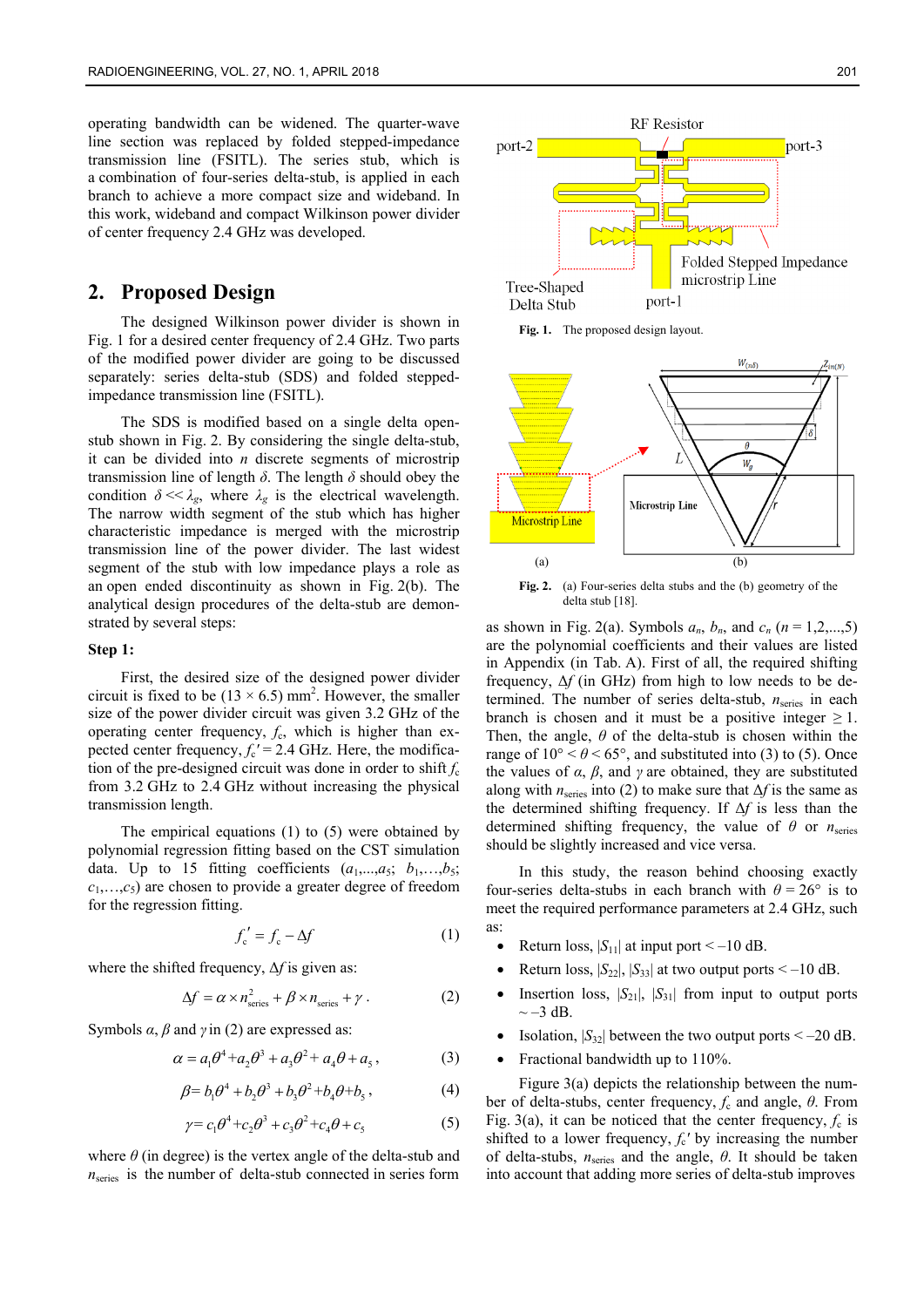

**Fig. 3**. (a) 2D plot, the relationship between number of series delta-stubs, angle and the resonant frequency, (b) 2D plot.

the return loss,  $|S_{11}|$ , on the other hand, that will influence the bandwidth as shown in Fig. 3(b).

#### **Step 2:**

Secondly, the transmission line widths,  $W_{n\delta}$  of the segment are calculated by [18]

$$
W_{n\delta} = (2n\delta) \cdot \tan(\theta/2), \quad n = 0, 1, ..., N
$$
 (6)

where subscript  $n$  is the number of the segments in the delta-stub. It is worth to mention that  $\theta = 26^{\circ}$  was chosen based on studying different angles for four-series deltastubs in order to get the desired center frequency of 2.4 GHz as shown in Fig. 3(a).

The input impedance,  $Z_{\text{in}(n)}$  of each *n*-segment is obtained by (7) with the exception of the final section  $(Z_{\text{in}(N)})$ since it has the open ended discontinuity. For  $W_{n\delta}/h > 1$ , the  $Z_{\text{in}(n)}$  of each *n*-segment is calculated as [1]:

$$
Z_{\text{in}(n+1)} = Z_{\text{in}(n)} \frac{Z_{\text{o}(n)} + jZ_{\text{in}(n)} \tan(\beta \delta)}{Z_{\text{in}(n)} + jZ_{\text{o}(n)} \tan(\beta \delta)} \tag{7}
$$

where the characteristic impedance,  $Z_{o(n)}$  of each *n*-segment is expressed as:

 $120$ 

$$
Z_{o(n)} = \frac{120\pi}{\sqrt{\varepsilon_{e}}\left\{ (W_{n\delta}/h) + 1.393 + 0.667 \ln\left[ (W_{n\delta}/h) + 1.444 \right] \right\}}
$$
(8)

and the effective dielectric constant,  $\varepsilon_e$  in (8) is given as:

$$
\varepsilon_{\rm e} = \frac{\varepsilon_{\rm r} + 1}{2} + \frac{\varepsilon_{\rm r} - 1}{2} \frac{1}{\sqrt{1 + 12h/W_{n\delta}}}.
$$
(9)

The input impedance of the delta-stub can be found from the computation of the input impedance,  $Z_{\text{in}(n)}$  of each cascaded transmission line with incremental distance *δ*. According to (6) to (9), *n* was chosen to be 42 to enable calculating the impedance of the delta-stub,  $Z_{in(1)} = 57.94 \Omega$ and  $Z_{in(N)}$  = 83 Ω. The electrical parameters for the deltastub were computed as:  $W_g = 0.5$  mm,  $L = 1.88$  mm,  $r_i =$ 1.14 mm,  $\theta = 26^{\circ}$ ,  $W_{n\delta} = 0.95$  mm,  $\delta = 0.048$  mm,  $\varepsilon_r = 2.2$ and thickness,  $h = 0.38$  mm. When adding the four-series delta-stubs, the center frequency was successfully shifted to 2.4 GHz. This resulted in a size reduction of 44% compared to the conventional Wilkinson power divider at the same center frequency; however, fractional bandwidth (FBW) is reduced by 8%. Therefore, in order to improve the reduction of bandwidth and get more size reduction, stepped-impedance transmission line is used [7], [8], [24], [28].

#### **Step 3:**

Figure 4 shows the second step in the design process which is to replace the uniform branch line with non-uniform SITLs while maintaining the impedances of input and output ports at 50 Ω. The stepped-impedance-stub lines design equations provide two degrees of freedom for circuit dimensions determination. These degrees of freedom can be used to reduce the circuit size [7].

The SITL possesses two different characteristic impedance lines and both appeared to be symmetrical. A stepped-impedance transmission line consisting of a low impedance line section and two identical high impedance line sections is depicted in Fig. 4. The low impedance line section ( $Z_1$  line) is in the middle with electrical length  $\theta_1$ and the two identical high impedance line sections with characteristic impedance  $Z_2$ , and electrical length,  $\theta_2/2$  are on both sides. The desired total electrical length,  $\theta_t = \theta_1 + \theta_2$  is less than 45° at center frequency of 2.4 GHz [7]. The impedance ratio,  $Z_2/Z_1 = K$  of SITL can reduce the length when  $K > 1$  [7], [24]. The equations from (1) to (6) in



**Fig. 4.** Replacing the uniform transmission line with nonuniform SITLs transmission line [7].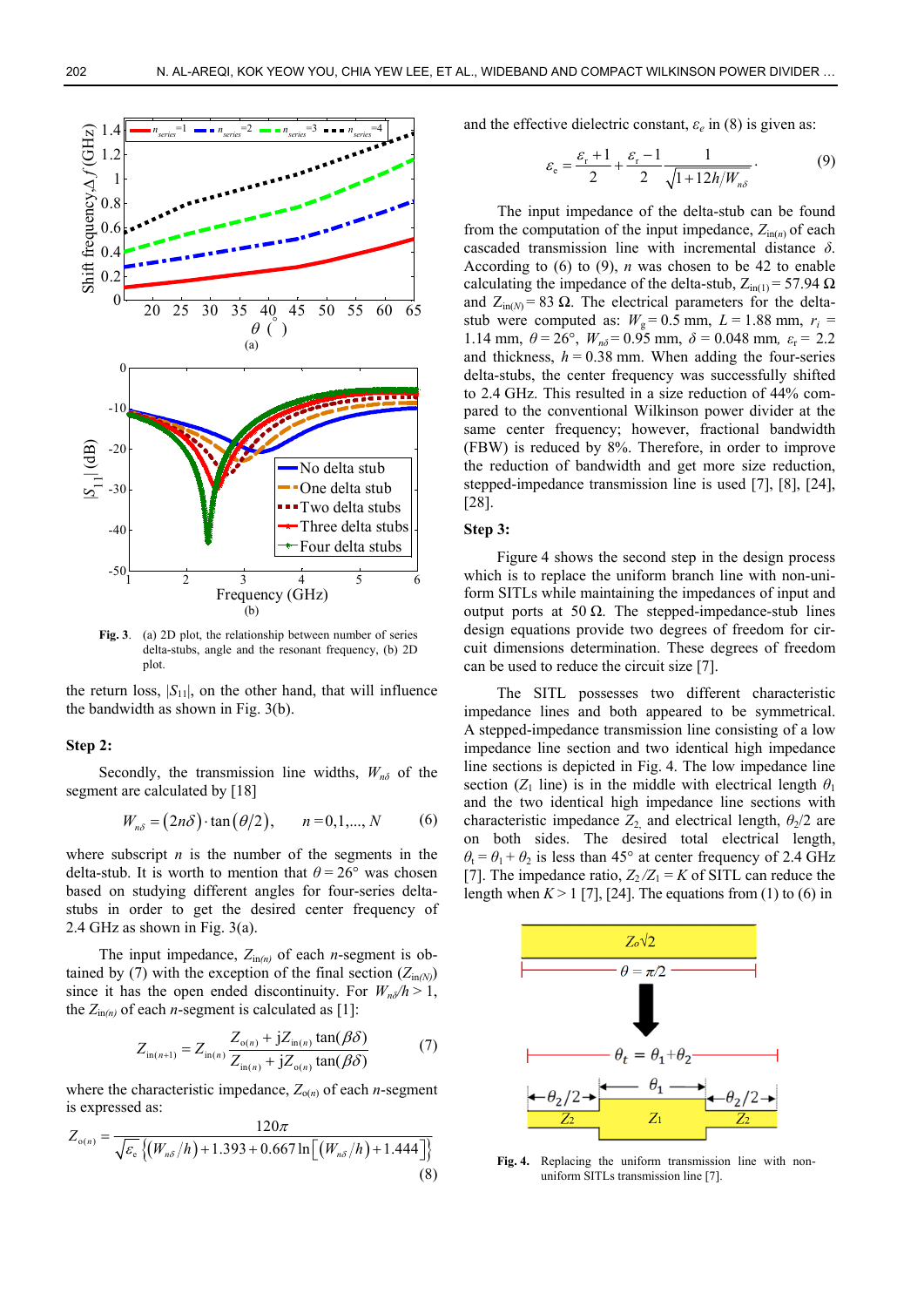

**Fig. 5.** Folded SITL transmission line.

| <b>Parameters</b>     | <b>Values</b>  | <b>Parameters</b> | <b>Values</b>    |
|-----------------------|----------------|-------------------|------------------|
|                       | 1.25           | L٩                | $1.0 \text{ mm}$ |
|                       | 31 O           | Lл                | $3.0 \text{ mm}$ |
| Z,                    | $102 \Omega$   | L,                | $0.2 \text{ mm}$ |
|                       | $26.2^\circ$   | $L_6$ , $L_7$     | $0.5 \text{ mm}$ |
| $\theta$ <sub>2</sub> | $13.8^{\circ}$ |                   | $0.5 \text{ mm}$ |
|                       | 1.5 mm         |                   | $0.3 \text{ mm}$ |

**Tab. 1.** Values of design parameters.

[7] are used to determine the optimum values of  $Z_2$ ,  $Z_1$  and *K* when  $\theta_1 = \theta_2 = \theta_1 / 2$ .

Selecting a very high impedance ratio, *K* is necessary to achieve compactness in the lines length; however, the limitations for achieving very high impedance lines  $(W/h \ll 1)$  and very low impedance lines  $(W/h \gg 1)$ should be taken into account. Furthermore, high impedance ratio, *K* leads to high discontinuity effects. This means that high value of  $Z_2$  is required, but this will result in a very narrow bandwidth. In addition, if  $Z_1$  is extremely low, this will result in a wider microstrip line. Due to this reason, it will be difficult to fabricate. In this work, the desired total electrical length of the structure is  $\theta_t = \theta_1 + \theta_2$  and  $\theta_t$  should be less than 40° at center frequency of 2.4 GHz. By folding the stepped-impedance line [7], the total physical size was reduced by 84% as shown in Fig. 5. The dimensions and parameters of FSITL are tabulated in Tab. 1.

#### **3. Results**

The proposed Wilkinson power divider is designed to operate for equal power division across the band 1 GHz to 3.5 GHz. Figure 6 shows the actual circuit of the proposed power divider using four-SDS and FSITL structures. This modified power divider has 84% reduction size compared to the conventional power divider at the same center frequency of 2.4 GHz. The simulated and measured *S*-parameters results of the modified power divider are presented in Figs. 7 and 8(a), respectively. In spite of the fact that the simulation and measurement results show significant agreement, there is a minor difference due to the tolerance in fabrications. The measurements were taken by using an Agilent E5071C network analyzer.

The imbalance between insertion loss  $|S_{21}|$  and  $|S_{31}|$  is less than  $\pm 2$  dB from 1.5 GHz to 3 GHz indicating that the proposed power divider can split an incoming signal into two parts successfully. The measured phase difference of the developed device,  $\Delta \phi$  between  $|S_{21}|$  and  $|S_{31}|$  is 1.1° with

tolerance  $\pm 0.7^{\circ}$  over the operating bandwidth as shown in Fig. 8 (b). The return loss,  $|S_{11}|$  at input port of the designed power divider, is better than –15 dB across the frequency



**Fig. 6.** Photograph circuit of the proposed.



**Fig. 7.** *S*-parameters for simulation results.



**Fig. 8.** *S*-parameters for measurement results.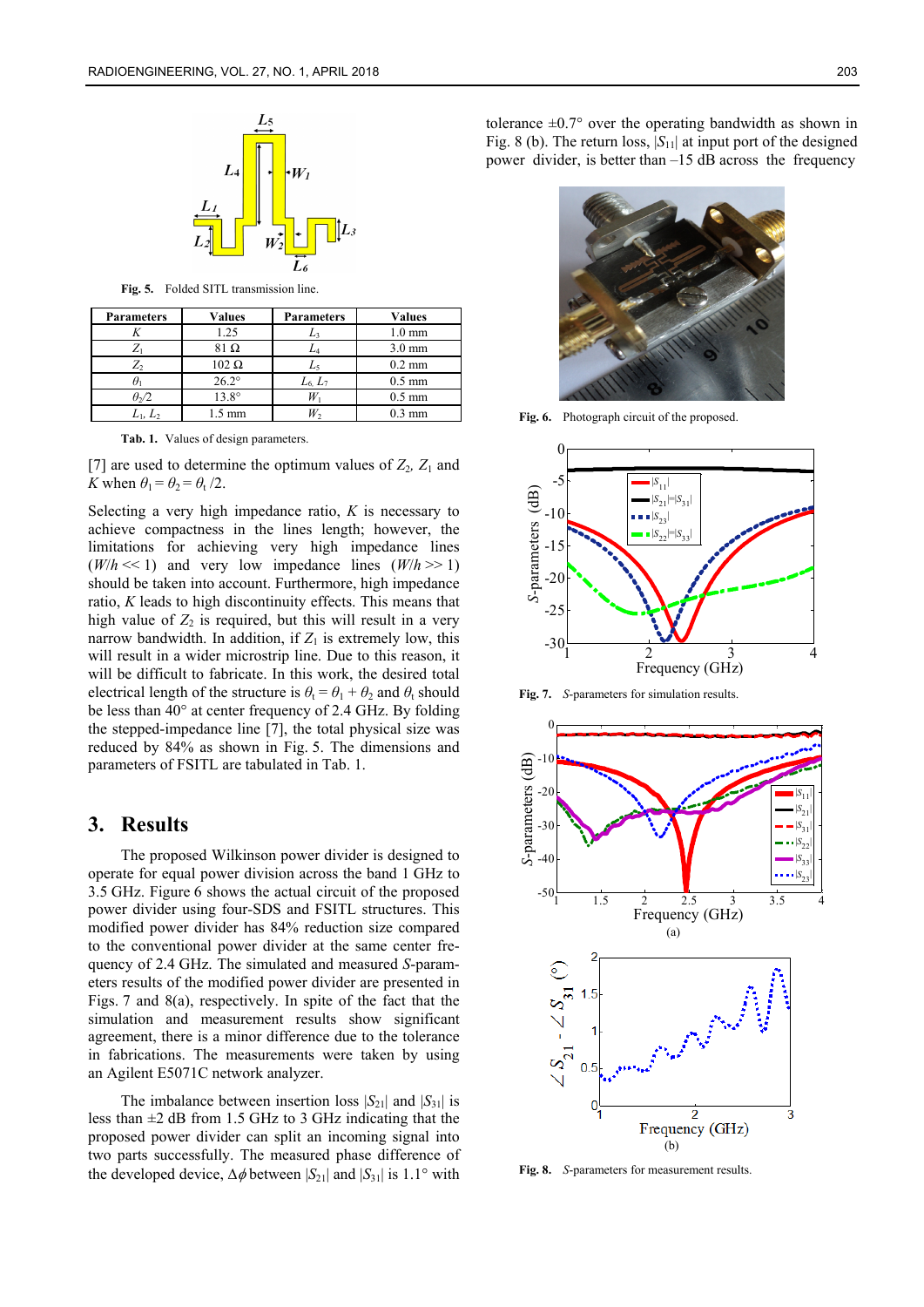| Ref.      | <b>Center Freq (GHz)</b> | FBW $(\% )$ | $S_{11}$ (dB) | $S_{23}$ (dB) | Width $\times$ Length (mm <sup>2</sup> )          | Area $(mm^2)$                |
|-----------|--------------------------|-------------|---------------|---------------|---------------------------------------------------|------------------------------|
| [14]      | $2 - 5$                  | 69          | $\leq -10$    | $<-13$        | $0.65\lambda_g \times 0.65\lambda_g$              | $0.420 \lambda_g^2$          |
| $[15]$    | 2.0                      | 100         | $\leq -10$    | $\leq -10$    | $0.84\lambda_{\rm F} \times 0.48\lambda_{\rm F}$  | $0.400 \lambda_{\rm g}^{2}$  |
| [18]      | 6.85                     |             | $\leq -10$    | $\leq -10$    | $0.75\lambda_{\sigma}\times 0.54\lambda_{\sigma}$ | $0.410 \lambda_{\sigma}^{2}$ |
| [21]      | 4.0                      | 112         | $\leq -10$    | $<-20$        | $0.77\lambda_g \times 0.75\lambda_g$              | $0.580 \lambda_{\sigma}^{2}$ |
| $[22]$    | 2.4                      |             | $\leq -10$    | $\leq -10$    | $0.43\lambda_{\rm F} \times 0.36\lambda_{\rm F}$  | $0.155 \lambda_{g}^{2}$      |
| [24]      | 2.5                      | 80          | $<-9$         | $\leq -10$    | $0.44\lambda_{\sigma}\times 0.19\lambda_{\sigma}$ | $0.084 \lambda_{\sigma}^{2}$ |
| $[25]$    | 1.4                      | 9.5         | $\leq -10$    | $\leq -16$    | $0.13\lambda_\sigma \times 0.19\lambda_\sigma$    | $0.025 \lambda_{\sigma}^{2}$ |
| $[26]$    | 6.85                     |             | $\leq -10$    | $\le -13.56$  | $0.73\lambda_{g} \times 0.50\lambda_{g}$          | $0.370 \lambda_{\sigma}^{2}$ |
| $[27]$    | 6.65                     |             | $\leq -10$    |               | $0.80\lambda_\sigma \times 0.50\lambda_\sigma$    | $0.400 \lambda_{\sigma}^{2}$ |
| This work | 2.4                      | 116         | $\leq -10$    | $<-13$        | $0.17\lambda_\sigma \times 0.10\lambda_\sigma$    | $0.017 \lambda_{\rm g}^{2}$  |
|           |                          | 69          | $\le -15$     |               |                                                   |                              |

**Tab. 2.** Comparison with previous work.

interval from 1.65 GHz to 3.3 GHz. This is equivalent to 69% fractional bandwidth and the isolation,  $|S_{23}|$  between two output ports is better than  $-13$  dB from 1.5 GHz to 3.1 GHz. It is obvious from Tab. 2 that the results achieved by this study are superior compared to the previous studies.

### **4. Conclusion**

A compact Wilkinson power divider has been successfully designed and fabricated using four-series delta stubs with a stepped-impedance transmission line (FSITL) on each branch in order to obtain a compact size and a wider bandwidth. The modified power divider achieves a significant size reduction of 84% compared to a conventional power divider at 2.4 GHz. The measured results of the modified power divider showed a 116% fractional bandwidth. It also achieved good impedance matching, equal power splitting, and high isolation performance over the range shown by simulation and measurement results.

### **Acknowledgments**

This study was supported by the Research University Grant (GUP) from Universiti Teknologi Malaysia under project number Q.J130000.2523.15H30 and the Ministry of Higher Education of Malaysia (MOHE).

### **References**

- [1] POZAR, D. M. *Microwave Engineering*. 4th ed. United States of America, 2011. ISBN: 978-1-118-29813-8
- [2] WANG, J., NI, J., GUO, Y. X., et al. Miniaturized microstrip Wilkinson power divider with harmonic suppression. *IEEE Microwave and Wireless Components Letters,* 2009, vol. 19, no. 7, p. 440–442. DOI: 10.1109/LMWC.2009.2022124
- [3] YANG, J., GU, C., WU, W. Design of novel compact coupled microstrip power divider with harmonic suppression. *IEEE Microwave and Wireless Components Letters,* 2008, vol. 18, no. 9, p. 572–574. DOI: 10.1109/LMWC.2008.2002444
- [4] TSENG, C. H., WU, C. H. Compact planar Wilkinson power divider using pi-equivalent shunt-stub-based artificial transmission

lines. *Electronics Letters,* 2010, vol. 46, no. 19, p. 1327–1328. DOI: 10.1049/el.2010.2194

- [5] TANG, C. W., CHEN, M. G. Synthesizing microstrip branch-line couplers with predetermined compact size and bandwidth. *IEEE Transactions on Microwave Theory and Techniques,* 2007, vol. 55, no. 9, p. 1926–1934. DOI: 10.1109/TMTT.2007.904331
- [6] TANG, C. W., CHEN, M. G. Synthesizing microstrip branch-line couplers with predetermined compact size and bandwidth. *IEEE Transactions on Microwave Theory and Techniques*, 2007*,* vol. 55, no. 9, p. 1926–1934. DOI: 10.1109/TMTT.2007.904331
- [7] SEDIGHY, S. H., KHALAJ-AMIRHOSSEINI, M. Compact Wilkinson power divider using stepped impedance transmission lines. *Journal of Electromagnetic Waves and Applications*, 2011*,* vol. 25, no. 13, p. 1773–1782. DOI: 10.1163/156939311797453980
- [8] DENG, P. H., GUO, J. H., KUO, W. C. New Wilkinson power dividers based on compact stepped-impedance transmission lines and shunt open stubs. *Progress In Electromagnetics Research*, 2012*,* vol. 123, p. 407–426. DOI: 10.2528/PIER11111612
- [9] CHANG, C. L., TSENG, C. H. Compact Wilkinson power divider using two-section asymmetrical T-structures. *Electronics Letters,* 2013, vol. 49, no. 8, p. 546–547. DOI: 10.1049/el.2013.0366
- [10] MESCHANOV, V. P., RASUKOVA, I. A., TUPIKIN, V. D. Stepped transformers on TEM-transmission lines. *IEEE Transactions on Microwave Theory and Techniques,* 1996, vol. 44, no. 6, p. 793–798. DOI: 10.1109/22.506436
- [11] LIM, C., SETTALURI, R. K., TRIPATHI, V. K., et al. Compact folded-line RF power dividers. In *SPIE Proceedings Series*. Society of Photo-Optical Instrumentation Engineers, 2001, p. 725 to 730.
- [12] SETTALURI, R. K., WEISSHAAR, A., LIM, C., et al. Design of compact multilevel folded-line RF couplers. *IEEE Transactions on Microwave Theory and Techniques,* 1990, vol. 47, no. 12, p. 2331 to 2339. DOI: 10.1109/22.808979
- [13] SONG, K., XUE, Q. Novel ultra-wideband (UWB) multilayer slotline power divider with bandpass response. *IEEE Microwave and Wireless Components Letters,* 2010, vol. 20, no. 1, p. 13–15. DOI: 10.1109/LMWC.2009.2035951
- [14] AHMED, U. T., ABBOSH, A. M. Design of wideband single-layer in-phase power divider using microstrip to slotline coupled structure. *Microwave and Optical Technology Letters,* 2015, vol. 57, no. 4, p. 789–791. DOI: 10.1002/mop.28959
- [15] AHMED, U. T., ABBOSH, A. M. Modified Wilkinson power divider using coupled microstrip lines and shunt open-ended stubs. *Electronics Letters,* 2015, vol. 51, no. 11, p. 838–839. DOI: 10.1049/el.2015.0595
- [16] DE LIMA COIMBRA, M. A new kind of radial stub and some applications. In *IEEE 14th European Microwave Conference.*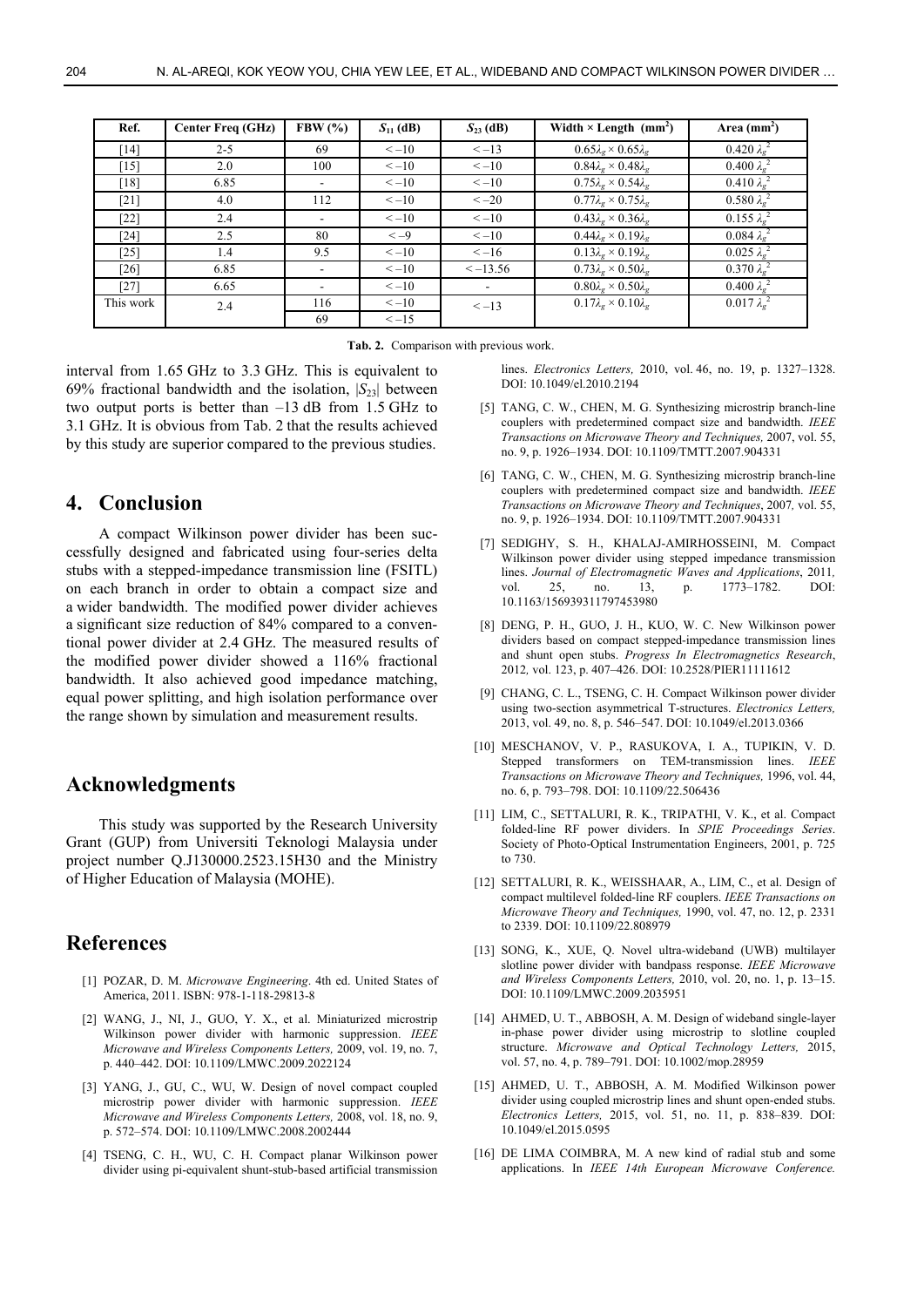Liege (Belgium), 1984. p. 516–521. DOI: 10.1109/EUMA.1984.333364

- [17] DE LIMA COIMBRA, M. The generalized delta stubs. In *International Microwave Symposium Digest.* 1987, p. 1071–1075.
- [18] ZHOU, B., WANG, H., SHENG, W. X. A modified UWB Wilkinson power divider using delta stub. *Progress In Electromagnetics Research Letters,* 2010, vol. 19, p. 49–55. DOI: 10.2528/PIERL1010180
- [19] SHI, J., XU, K. Compact differential power divider with enhanced bandwidth and in-phase or out-of-phase output ports. *Electronics Letters,* 2014*,* vol. 50, no. 17, p. 1209–1211. DOI: 10.1049/el.2014.1300
- [20] ABBOSH, A. M. Multilayer inphase power divider for UWB applications. *Microwave and Optical Technology Letters,* 2008, vol. 50, no. 5, p. 1402–1405. DOI: 10.1002/mop.23379
- [21] KAO, J. C., TSAI, Z. M., LIN, K. Y., et al. A modified Wilkinson power divider with isolation bandwidth improvement. *IEEE Transactions on Microwave Theory and Techniques,* 2012, vol. 60, no. 9, p. 2768–2780. DOI: 10.1109/TMTT.2012.2206402
- [22] LIN, C. M., SU, H. H., CHIU, J. C., et al. Wilkinson power divider using microstrip EBG cells for the suppression of harmonics. *IEEE Microwave and Wireless Components Letters,* 2007, vol. 17, no. 10, p. 700–702. DOI:10.1109/LMWC.2007.905595
- [23] AHN, H. R., KIM, B., NAM, S. Compact UHF 3 dB MCCT power dividers. *IEEE Microwave and Wireless Components Letters,*  2014, vol. 24, no. 7, p. 445–447. DOI: 10.1109/LMWC.2014.2316213
- [24] KIM, I. S., LEE, C. H., LEE, D., et al. A smaller step impedance line Wilkinson power divider with an improved better stopband. *Microwave and Optical Technology Letters*, 2016, vol. 58, no. 7, p. 1607–1610. DOI: 10.1002/mop.29871
- [25] ZHAO, X. L., GAO, L., ZHANG, X. Y., et al. Novel filtering power divider with wide stopband using discriminating coupling. *IEEE Microwave and Wireless Components Letters,* 2016, vol. 26, no. 8, p. 580–582. DOI: 10.1109/LMWC.2016.2585551
- [26] OSMAN, S. A. M., EL-TAGER, A. M. E., ABDELGHANY, F. I., et al. Two-way modified Wilkinson power divider for UWB applications using two sections of unequal electrical lengths. *Progress In Electromagnetics Research C*. 2016, vol. 68, p. 221–233. DOI: 10.2528/PIERC16072107
- [27] DARDEER, O., ABOUELNAGA, T., MOHRA, A., et al. Compact UWB power divider, analysis and design. *Journal of Electromagnetic Analysis and Applications*, 2017, vol. 9, no. 2, 13 p. DOI: 10.4236/jemaa.2017.92002
- [28] VERMA, A. K., CHAUDHARI, N. P., KUMAR, A. Improved performance step impedance lowpass filter. *AEU-International Journal of Electronics and Communications,* 2013, vol. 67, no. 9, p. 761–770. DOI: 10.1016/j.aeue.2013.03.003

### **About the Authors ...**.

**Nadera NAJIB** was born in 1990. She received her Bachelor degree in Computer Engineering from Al-Hodeidah University, Yemen, in 2009 and Master degree in Electronics and Telecommunications from Universiti Teknologi Malaysia, Malaysia in 2014. She has recently started working towards her PhD in the field of Microwave Engineering Her research interests include microwave passive devices.

**Kok Yeow YOU** was born in 1977. He obtained his B.Sc. Physics (Honours) degree in Universiti Kebangsaan Malaysia (UKM) in 2001. He pursued his M.Sc. in Microwave at the Faculty of Science in 2003 and his Ph.D. in Wave Propagation at the Institute for Mathematical Research in 2006 in Universiti Putra Malaysia (UPM), Malaysia. Recently, he is a senior lecturer at Communication Engineering Department, Faculty of Electrical Engineering, Universiti Teknologi Malaysia (UTM), Malaysia. His main personnel research interest is in the theory, simulation, and instrumentation of electromagnetic wave propagation at microwave frequencies focusing on the development of microwave passive devices and sensors for agricultural applications.

**Chia Yew LEE** was born in 1988. He received the Bachelor's degree in Electrical Engineering (computer) from Universiti Teknologi Malaysia (UTM), Skudai, Malaysia, in 2012. He pursued his Ph.D. in Microwave Medical Instrument at the Faculty of Biosciences & Medical Engineering in 2017 in UTM. Currently, he is a technologist in Intel company in Malaysia.

**Nor Hisham KHAMIS** is an Associate Professor in the Communication Engineering Department (CED), Faculty of Electrical Engineering, Universiti Teknologi Malaysia, Skudai, Johor, Malaysia. He received his B.Sc.E.E. from the University of Evansville, Indiana, USA in 1988, M.E.Sc.E.E. from the University of New South Wales, Australia in 1992, and PhD from UTM in 2005. He joined UTM in 1989 and currently is the Head of Radar Laboratory. He is also the subject coordinator for radar courses at the faculty. His research interest includes antenna design, especially microstrip antenna, planar microwave components, wireless transmission, and propagation studies; and now is the Head of Sonar Technology and Marine Instrumentation (STAR) Research Group. He is a member of Eta Kappa Nu (Electrical Engineering Honor Society, USA).

**Mohamad Ngasri DIMON** was born in 1961. He obtained his B.Sc. degree in Electrical Engineering (Telecommunication Engineering Option) from University of Southwestern Louisiana, Lafayette, Louisiana, USA in 1987. He completed his Master of Electrical Engineering in Acoustics Engineering in 1992 and PhD in Acoustics Engineering from UTM in 2002. Recently, he is an Assoc. Prof. at Communication Engineering Department, Faculty of Electrical Engineering, Universiti Teknologi Malaysia (UTM), Malaysia. His main research interest is in acoustics engineering with emphasis on room acoustics modelling, building acoustics local standard adaptation and development of electromagnetic wave application at microwave frequencies.